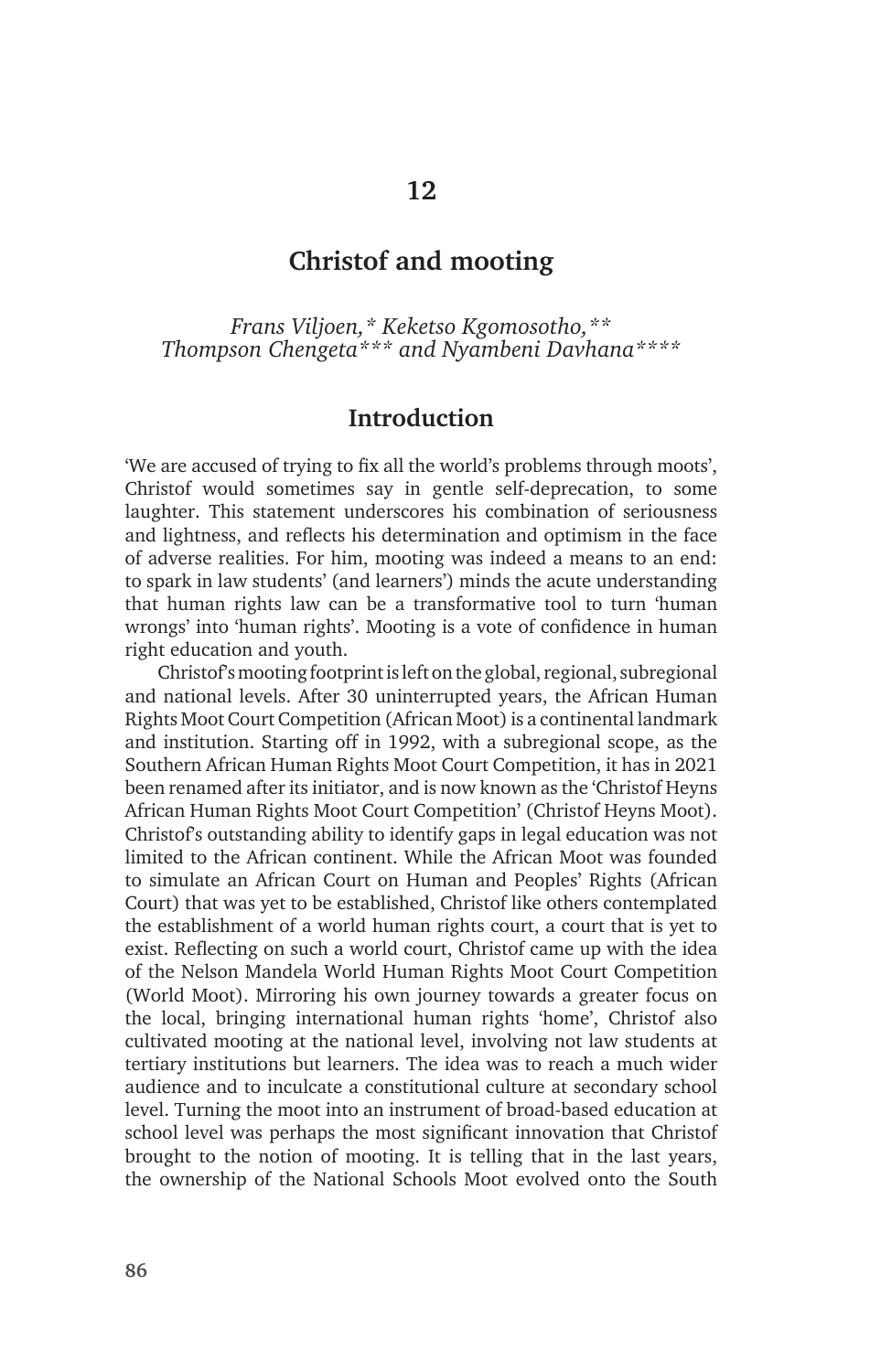Africa's Departments of Basic Education and the South African Human Rights Commission, thereby providing an institutional anchor to this lofty ideal. The radiating effect of this innovation has, with Christof's resolute support, been extended beyond South Africa, to countries as far afield as Ghana and Nepal.

# **Christof Heyns African Human Rights Moot Court Competition**

The Christof Heyns Moot, established as the Southern African Human Rights Moot Court in 1992, and expanded to the (All) African Human Rights Moot Court Competition in 1995, was the first initiative on the continent to bring together law students from across the African continent to engage pressing human rights issues that plague the region, in the spirit of community and collaborative sportsmanship – and fun. Christof spurred tall this into action. Throughout his life, Christof remained a key pillar to the Moot, providing direction, leadership and support in innumerable ways – often at his personal expense.

The African Moot celebrated its 30th anniversary in 2021. The African Moot is a creative way to engage the imagination of the next generation of leaders, judges and law lecturers. During its 30-year run, an estimated 1 610 teams from 50 African countries have participated in the African Moot. This means that around 3 220 law students and 1 610 law lecturers have participated in the African Moot, making it the largest gathering of law students, lecturers, researchers and experts of human rights in Africa

Beyond his imaginative conceptualisation of the African Moot, Christof also had a magnetic capacity to energise the often-fatigued organising team and the sleep-deprived law students who would have worked for months preparing the case; he was able to mirror back to us the bigger picture – the reason why the Moot exists in the first place. Thirty years ago, already, Christof had understood that 'the continuation of human rights as the global normative framework will depend on whether future generations will see it as a useful paradigm',<sup>1</sup> and that its acceptance must come from the ground level as well.

Participating students engage in simulated proceedings of the African Court, by arguing both sides of a set hypothetical case. The case involves a human rights issue topical to the continent, and requires the application of the African Charter on Human and Peoples' Rights and other African human rights instruments for its resolution. Academics, human rights lawyers, and members of the judiciary – including, subsequent to its establishment in 2005, actual Judges of the African Court – act as judges of the 'African Court' in these simulated proceedings. The presiding judges engage the students in the same way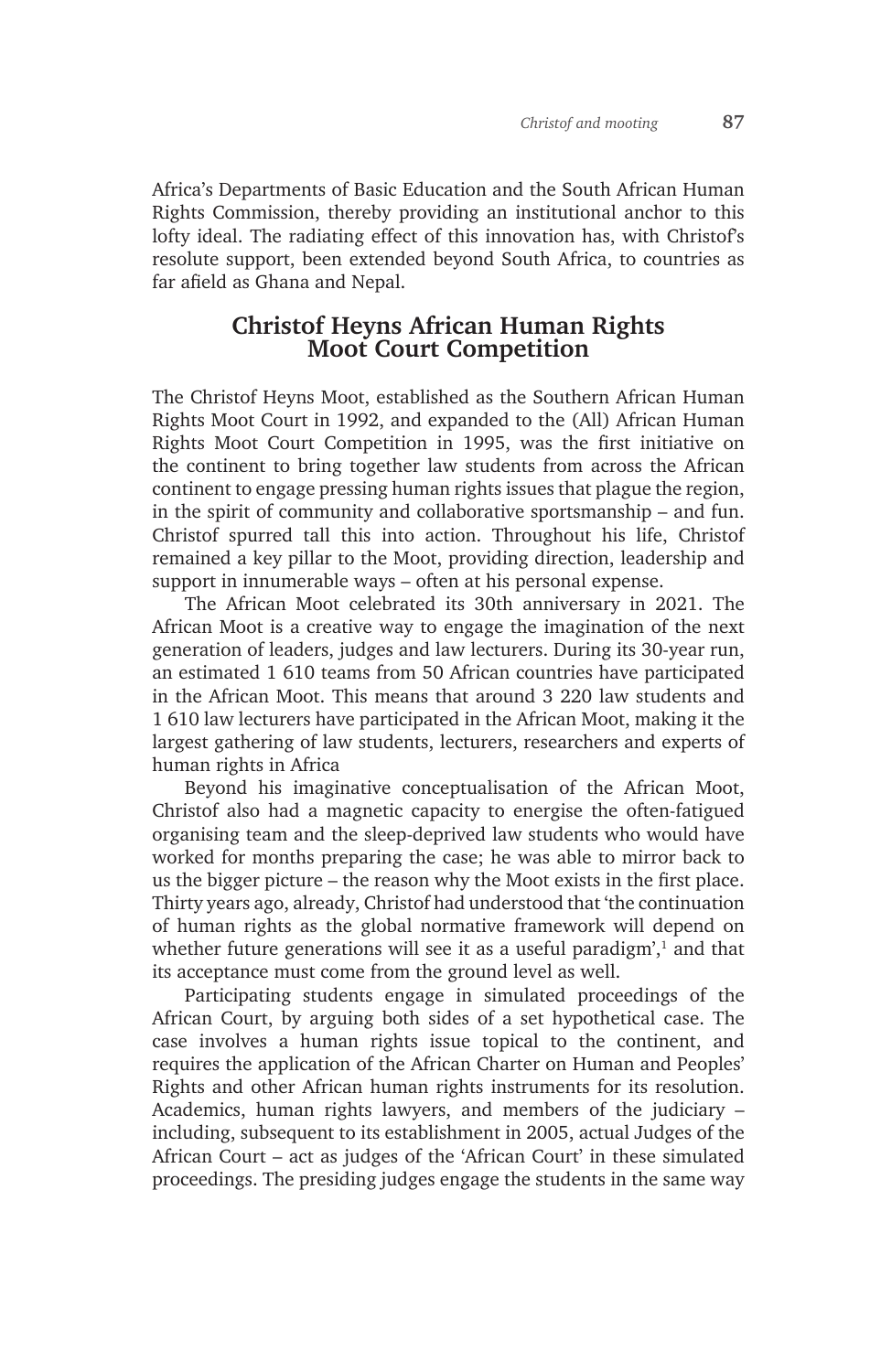as the judges would in the actual African Court. The teams from each African law faculty compete in a weeklong knock-out tournament, with the highest-scoring teams proceeding to the final round.

Of course, in 1992, the African Court did not yet exist. By postulating the possibility of this Court, which six years later in 1998 became a real prospect through the Protocol establishing the African Court on Human and Peoples' Rights, the African Moot's early history has a prophetic quality. To date, the African Moot remains the largest meeting on the topic of human rights in Africa.

Since then, the Moot boasts an impressive list of alumni who now hold key leadership positions in their home countries. These alumni include judges, prosecutors, legislators, and a range of advisors. This is the legacy of the Competition, and in many ways that of Christof as well. Considering complex human rights problems from both sides, a key feature of the Moot, trained many alumni the invaluable skill of being more open in their thinking.

The African Moot is a prime example of Christof's big ideas that have taken on a life of their own. This Moot revolutionised human rights education on the African continent;<sup>2</sup> it prepared the next generation of jurists to engage with the African human rights system, and to carry human rights values in their work in other areas of the law, too. What started as a simple, yet distant, idea, became a powerful force for human rights on the continent, leaving an indelible mark on the face of human rights education in Africa.

# **Nelson Mandela World Human Rights Moot Court Competition**

Through the World Moot, students – both undergraduates and postgraduates – from across the globe move beyond abstract and theoretical human rights concepts to active, cooperative, affective and problem-based learning in human rights. Indeed, the World Moot captures the imagination of the next generation to bring new life to the human rights project in a way that enables it to withstand the current challenges it is facing globally. As a firm believer in the educational philosophy that acknowledges the link between human knowledge and human experience, Christof envisaged the World Moot as a critical and unique tool in global human rights education where students, lecturers, judges and human rights experts not only exchange knowledge on human rights but experience beautiful exchanges in culture, traditions, values and cuisine.

The first edition of the World Moot took place in 2009, and was held in at the University of Pretoria, presented by the Centre for Human Rights. Over time, it grew into a broader collaboration involving the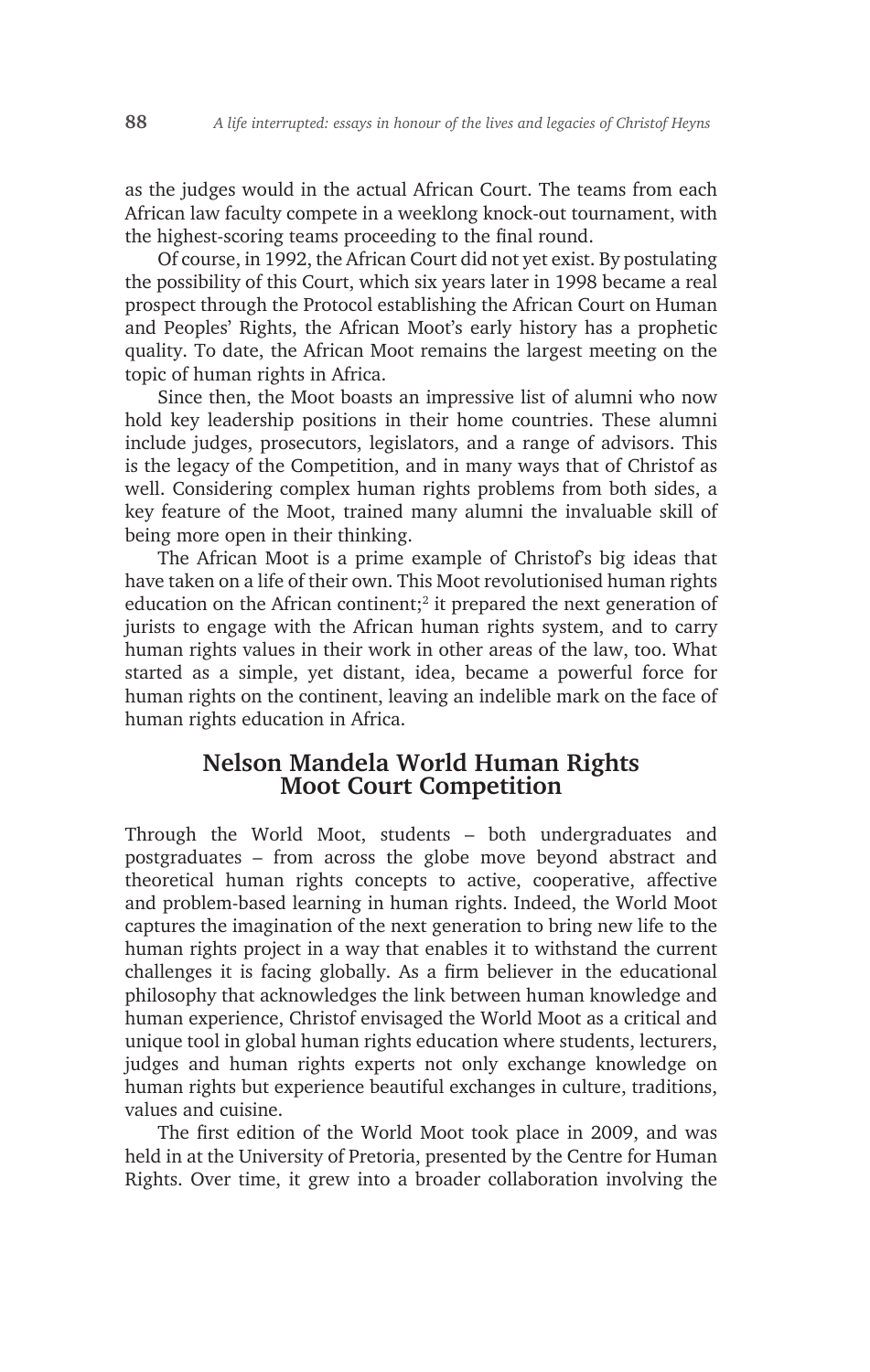United Nations (UN) Human Rights Council Branch at the Office of the High Commissioner for Human Rights (OHCHR), the Academy on Human Rights and Humanitarian Law, American University, Washington College of Law and the Commonwealth Secretariat. When the World Moot was launched, it was simply called the World Human Rights Moot Court Competition and was held annually in South Africa between 2009 and 2013. In 2014, Christof was part of the team that strategised the moving of the World Moot from South Africa to Geneva, Switzerland, where it is held at the UN Headquarters, the *Palais des Nations*. Given that the Geneva is known as a global city and centre for diplomacy, with numerous international organisations, moving the World Moot there was a master stroke. Christof initiated the renaming of the Competition after Nelson Mandela, a renowned human rights champion known across the globe. The renaming coincided with the relocation of the World Moot to Geneva. This was a very important step and mark in the history of the World Moot. Indeed, Rolando Gomez, the Spokesperson for the UN Human Rights Council noted as follows: 'What is more fitting is that we host an event (the World Moot) honouring a man (Nelson Mandela) who continues to guide us in our work at the UN Human Rights Office.'3

Christof was instrumental in the growth of the World Moot which has become the biggest human rights moot court competition that is open to all law schools from across the globe. There is no other human rights moot that has a global reach like the World Moot. For this and other reasons, the World Moot is sometimes affectionately referred to as the 'Olympic Games of Human Rights'.

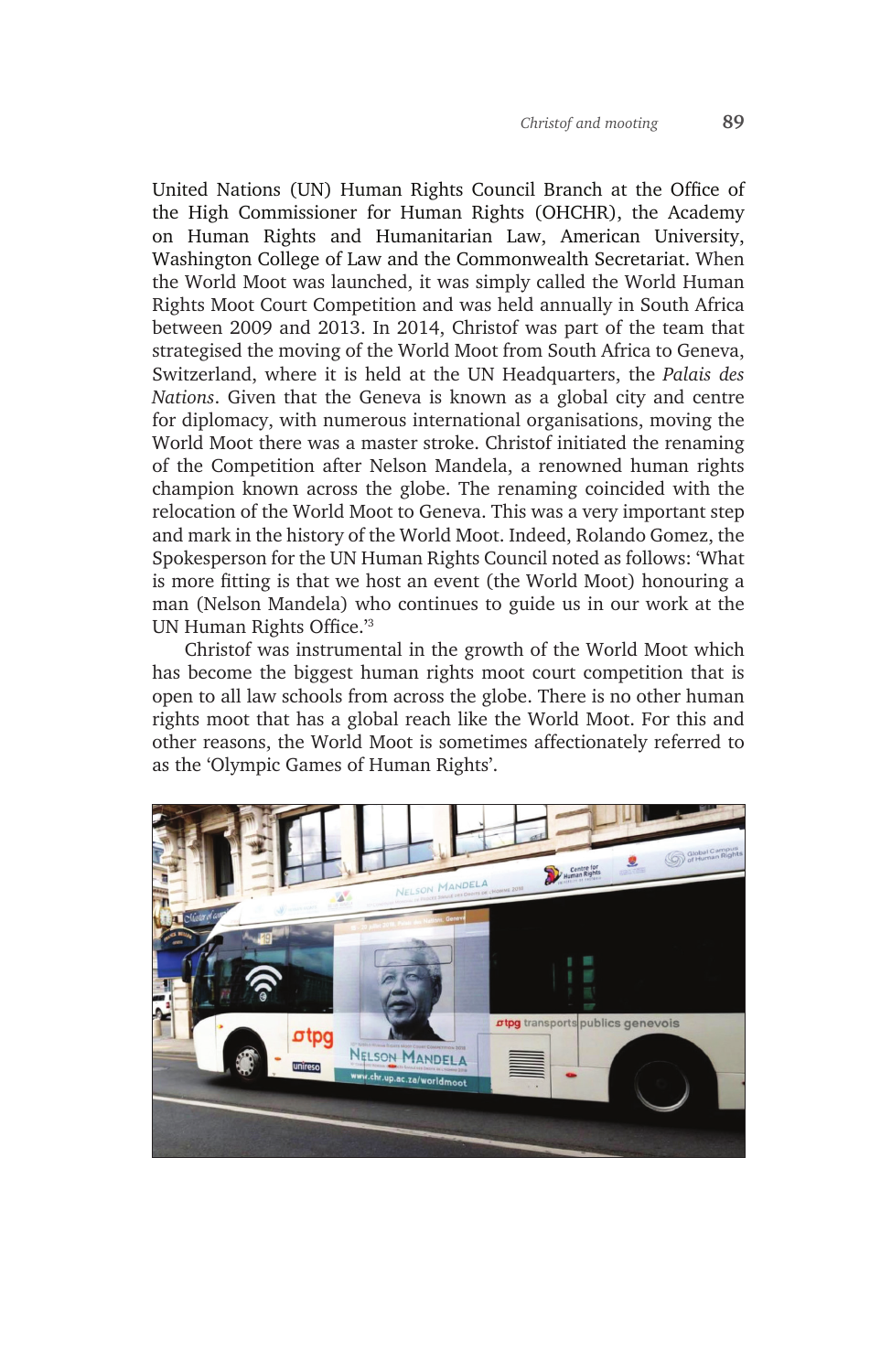One would remember seeing a number of Geneva Public Transport buses moving around the city of Geneva with huge posters about the World Moot. Those in Geneva who had not heard about Nelson Mandela before started asking and talking about him. In human rights education, Christof was not only an academic and practitioner, but also a creative. He mastered the art of capturing attention to critical matters, even attention of those who would otherwise stand aloof. It was in that creativeness that Christof was part of the team that introduced video animations of the World Moot's hypothetical problems, making the World Moot the first and only international moot to use animations for the hypothetical cases.4

Christof's contribution to the World Moot was also critical in the drafting of hypothetical cases or problems. A hypothetical problem is the soul of a moot court competition. It is a simulation of real-world problems to which participants are invited to make arguments they would otherwise submit in a real court. Since its inception, the World Moot has explored a number of critical and topical human rights themes such as the impact of artificial intelligence technologies and robotics on freedom from violence, freedom from torture, the right to life, dignity, expression and to freedom of assembly – all themes close to Christof's heart.

It did not matter what time of the day or night, Christof would participate in the discussion of human rights themes to be included in the hypothetical problems of the World Moot. Sometimes, as early as 1 am, younger members of the drafting team would start discussions about possible themes to include in the hypothetical problems. Christof would join in the email exchanges, of course, with the Christof-emailingstyle where all words were ever written in lower case, as if to signal his quietness in speech, even so, during heated exchanges on ideas and themes to include in the hypothetical problem.

![](_page_4_Figure_4.jpeg)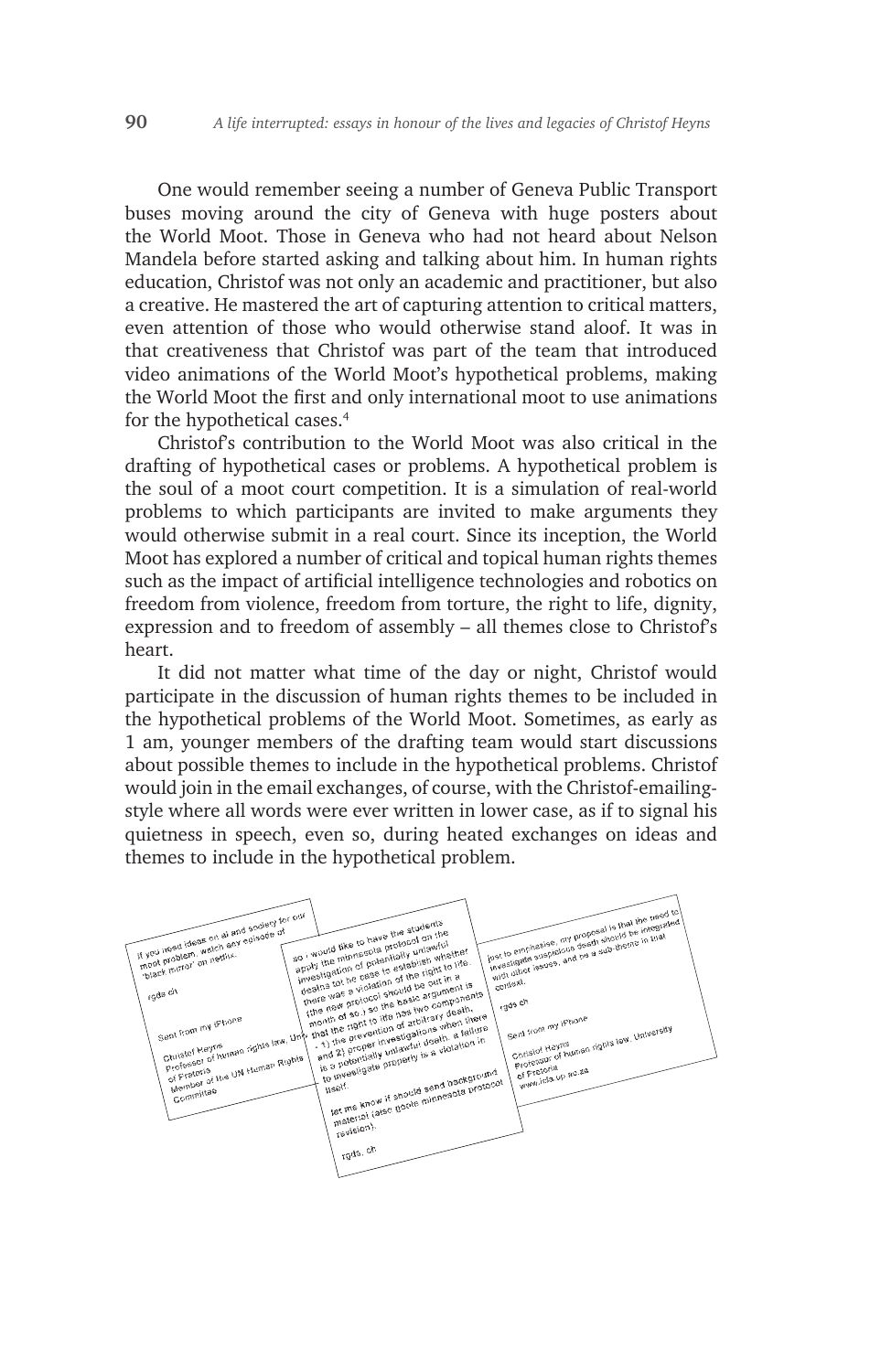An example would be an intense discussion about the 2014 hypothetical problem that started one early autumn morning of 2014 and extended to the afternoon of 8 April 2014. One of the themes in the 2014 hypothetical case related to the right to religion and culture in a fictious nation called Kopjestan. In view of the fact that the World Moot was due to be held for the first time in Geneva, Switzerland, a discussion ensued as to what extent the hypothetical problem should explore and dig into some of the most controversial cultural and religious sensitivities. While acknowledging the role of moots in pushing boundaries, Christof would note the very politicised environment of the UN in Geneva where every word weighs a ton and diplomatic language is the order of the day when exploring certain human rights dynamics when there is no convergence. In approaching such matters, Christof, in his inclusive style, would argue for a gradualist approach.

Christof's office at the Institute of International and Comparative Law in Africa (ICLA) was next to that of Thompson Chengeta, the drafter of the hypothetical problems of the World Moot. They would continue throughout the day, debating and refining the contents of the World Moot. In the drafting of the World Moot hypotheticals, one outstanding character of Christof was his ability to actively listen to other team members, and where convinced, change his positions. After these immense discussions on the 2014 hypothetical case, the former UN High Commissioner for Human Rights, Professor Zeid Ra'ad Al Hussein, would later comment on the final version of the 2014 hypothetical case's exploration of the themes of religion and culture as follows:

The 2014 hypothetical case on the question of Kopjestan's culture and politics is, of course, a fictional argument. But it is also a very serious one. It involves the subjugation of women, of half the human beings on this earth; it involves the domination of a minority people and the outbreak of armed violence resulting in displacement of families. Virginia Woolf said: Fiction is like a spider's web, attached, ever so slightly perhaps, but still attached to life at all four corners. The events of Kopjestan are very solidly anchored in the reality of many countries. Human rights violations are not random, they are not accidents, they are generally the consequence of political, economic, social and cultural inequalities.5

Seven years later, in 2021, Professor Zeid's words were also sounded by Rolando Gomez, the spokesperson for the UN Human Rights Council, who noted that while the cases of the World Moot are hypothetical, they explore 'real issues affecting real people in real places, which we address daily at the Human Rights Council and the Office of the High Commissioner for Human Rights'.6

Christof's UN work as the UN Special Rapporteur and later as a member of the UN Human Rights Committee placed him at the centre of current and cutting-edge human rights issues. The team tasked with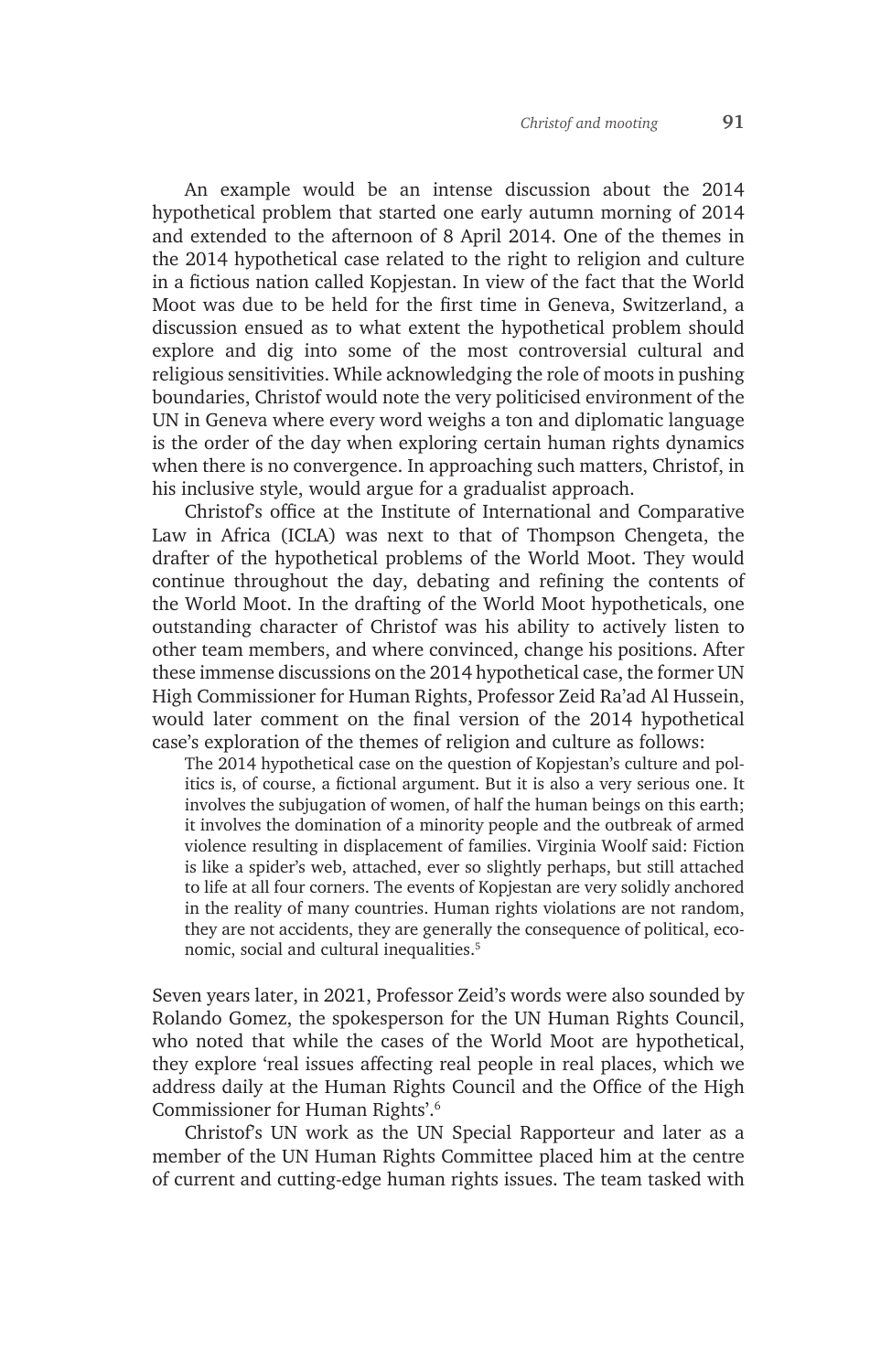drafting of the hypothetical cases of the World Moot benefited from Christof's experiences in these fora. A number of times, the World Moot's hypothetical problems explored the current themes that the UN Human Rights Committee and the UN Human Rights Council would be grappling with. For example, commenting on the 2021 hypothetical problem, Christof noted as follows:

Every year we get together around a table and start to think about what should the problem be? – the hypothetical for the moot court for the next year. We try to come up with interesting scenarios and Thompson Chengeta and others eventually draft the moot problem and we all give our inputs. This year, we include an issue that deals with peaceful assemblies. I want to tell you the background to that [choice]. Over the last couple of years, I have worked for the UN. I was a member of the UN Human Rights Committee, the Treaty Body that monitors the International Covenant on Civil and Political Rights. So, as you may know, the Covenant has an Article 21 that protects the right of peaceful assembly. The UN Human Rights Committee every couple of years issue a General Comment, that is, a document that sets out our interpretation of a particular right. Previously, we did it on the right to life. The last one, General Comment 37, deals with the right of peaceful assembly. This turned out to be exactly at the right time as we had Black Lives Matter, and we had a lot of other demonstrations taking place worldwide. And then of course, we decided that we wanted to put this issue of peaceful assemblies in the moot problem because it then reaches you; it reaches students around the world, and [gets] people to take note of the work of the Human Rights Committee.7

As part of the organising Committee, Christof initiated the inaugural Annual Nelson Mandela Human Rights Lecture in 2019. This Lecture was delivered by retired Justice Albie Sachs, an apartheid struggle icon and former judge of the Constitutional Court of South Africa; with a reply from Her Excellence Michelle Bachelet, the current UN High Commissioner for Human Rights. In 2021, some months after his passing, the Second Annual Nelson Mandela Human Rights Lecture was held virtually, focusing on contemporary forms of racial discrimination, reflected on the 20th anniversary of the Durban Declaration and Programme of Action (DDPA), its achievements and continued challenges. The co-hosts of the lecture were the African Group of Ambassadors in Geneva and the South African Permanent Mission to the United Nations in Geneva. The panellists were: Ms Navi Pillay, the former UN Human Rights Commissioner; Dr Gay McDougall, former member of the UN Committee on the Elimination of Racial Discrimination; Ms Edna Maria Santos Roland, Chair of the Group of Independent Eminent Experts on the Implementation of the Durban Declaration and Programme of Action; and Ms Mona Rishwami, Chief Rule of Law, Equality and Non-Discrimination Branch, Office of the OHCHR.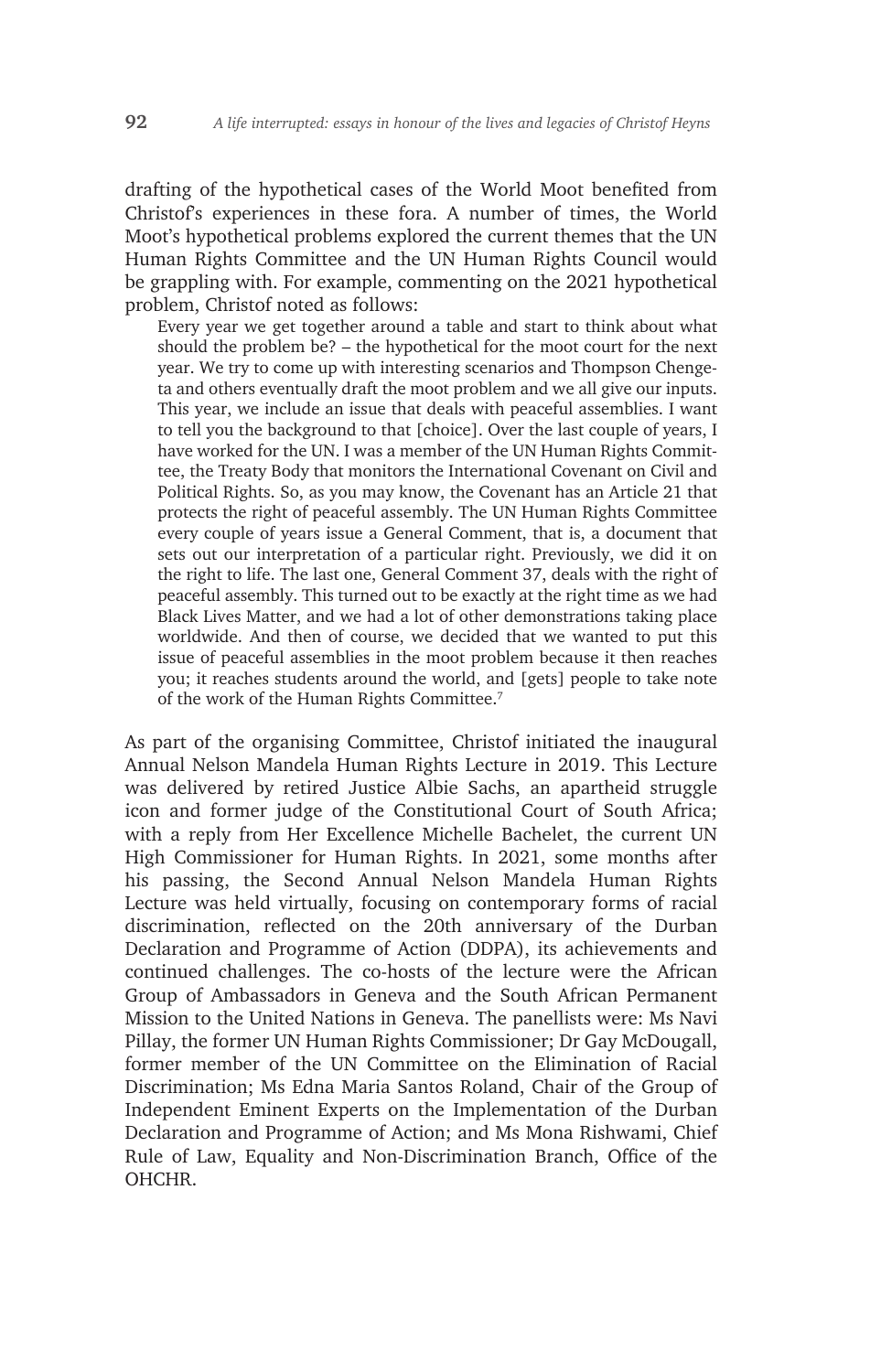It is fair to say that on account of Christof's prominent international profile, endearing personality in the UN community, the World Moot secured a number of critical partnerships. For example, such partnerships came in terms of final round judges who are always prominent international jurists. The World Moot would also not succeed without funding. Christof also played a role in current partnerships with the European Union through the Global Campus of Human Rights, the Permanent Mission of Switzerland to the UN Office and to the other international organisations in Geneva, the South African Permanent Mission to the UN Office in Geneva, and the Regional Office for Southern Africa of the OHCHR.

In view of some of the above-mentioned contributions by Christof to the World Moot, it is to no wonder that, Rolando Gomez, the Spokesperson for the UN Human Rights Council, in his 2021 appraisal of the World Moot said: 'Of course, it would be remiss of me if I did not mention our incredible collaboration throughout the years with Professor Christof Heyns whose energy and passion was the driving force to this important event (the World Moot)'.8

### **Schools Moot**

The South African National Schools Moot Court Competition was established in 2011. The competition was founded as a joint initiative between South Africa's Departments of Basic Education and Justice and Constitutional Development, with the support of the South African Human Rights Commission, the Foundation for Human Rights, and the University of Pretoria (UP). This project started off as an idea, and at the centre of this was one man, in particular, Professor Christof Heyns, whose vision was the creation of an awareness of the Constitution of the Republic of South Africa, and the rights encompassed in the Bill of Rights. Christof realised that having a conversation on human rights in the abstract would most likely not mean much to a learner high school. In this regard, he understood it imperative that the content of the Competition speak directly to issues learners would be able to grasp. In ensuring that this was so, he thought it best to have learners engage with the content of the constitutional right to basic education, a right that spoke directly to them.

Having in mind that this would still need to be an academic exercise, he envisaged that the Competition would be composed of two legs: an oral and a written phase. Learners from all parts of the country would need to submit written essays based on a hypothetical case. After having done this, a central marking body would assess the essays and select the highest scoring teams, who would then proceed to the leg of oral arguments. The oral leg would begin at the provincial phase and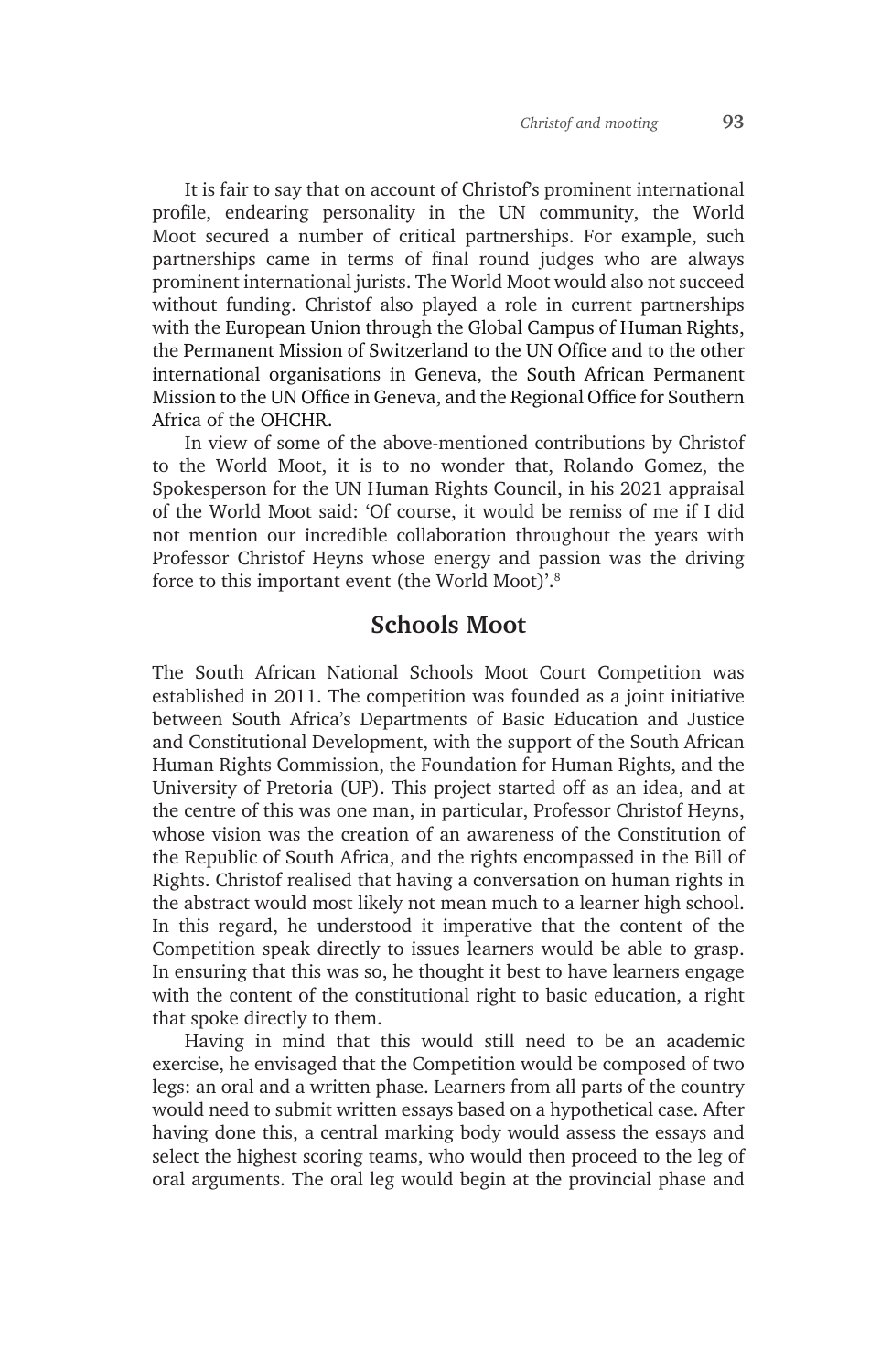culminate in a national round hosted at UP, with the grand finale being held at the Constitutional Court of South Africa.

The Competition has now been in existence for more than 10 years and has grown from strength to strength. So massive was this growth that learners from South Africa were invited to the International Moot Court (IMC), held at the Hague, in The Netherlands. South Africa first participated in the IMC in 2012, and has since won it twice, first in 2016 and then again in 2020. This is a feat that would not have been possible without the support of Christof Heyns. He ensured that all learners receive training at the University's campus prior to embarking on their IMC journey. He roped in eminent human rights law experts and students to prepare 'Team South Africa' at every single occasion. He, too, would avail himself for this. All of his efforts speak to the humility he possessed.

Just as we thought that the smooth-running of the South African leg was enough, Christof thought the opposite. In his view, we could always do more. As a result, he pitched the idea of a world schools moot court competition to the Global Campus of Human Rights. This embodied the essence of Christof, he believed one could always do more and improve on any well-oiled machine. He was indeed a visionary. Today, other jurisdictions have adopted the model used in South Africa. These countries are Ethiopia, Ghana and Nepal, with the possibility of expanding the idea to more countries, including Argentina, Kenya, Uganda and Sri Lanka.

Oftentimes people would buy-into the idea of a project aimed at human rights education. However, funding was always the last thing on Christof's mind. He would always place emphasis on the idea itself and believed that somehow the money would come. True to his belief, the money would indeed come. If there was a door to knock on, Christof would make sure that we knock on that door, a million times, if needs  $he$ 

For some reason, he possessed the ability of making people commit to a project, this one not being any different. His optimism was unparalleled. Where a potential donor could not make an immediate commitment, Christof would ask if a commitment could be made for the following year, or the year after that. He just never gave up. He always had a sense of urgency about him.

He understood the value of having a project aimed at nurturing a society that would possess a human rights consciousness. Most people will lament the lack human rights education in some parts of the world and stop at that. Not him, he always believed in trying to find a solution. He believed there was always a solution to the problems we currently face, or encounter.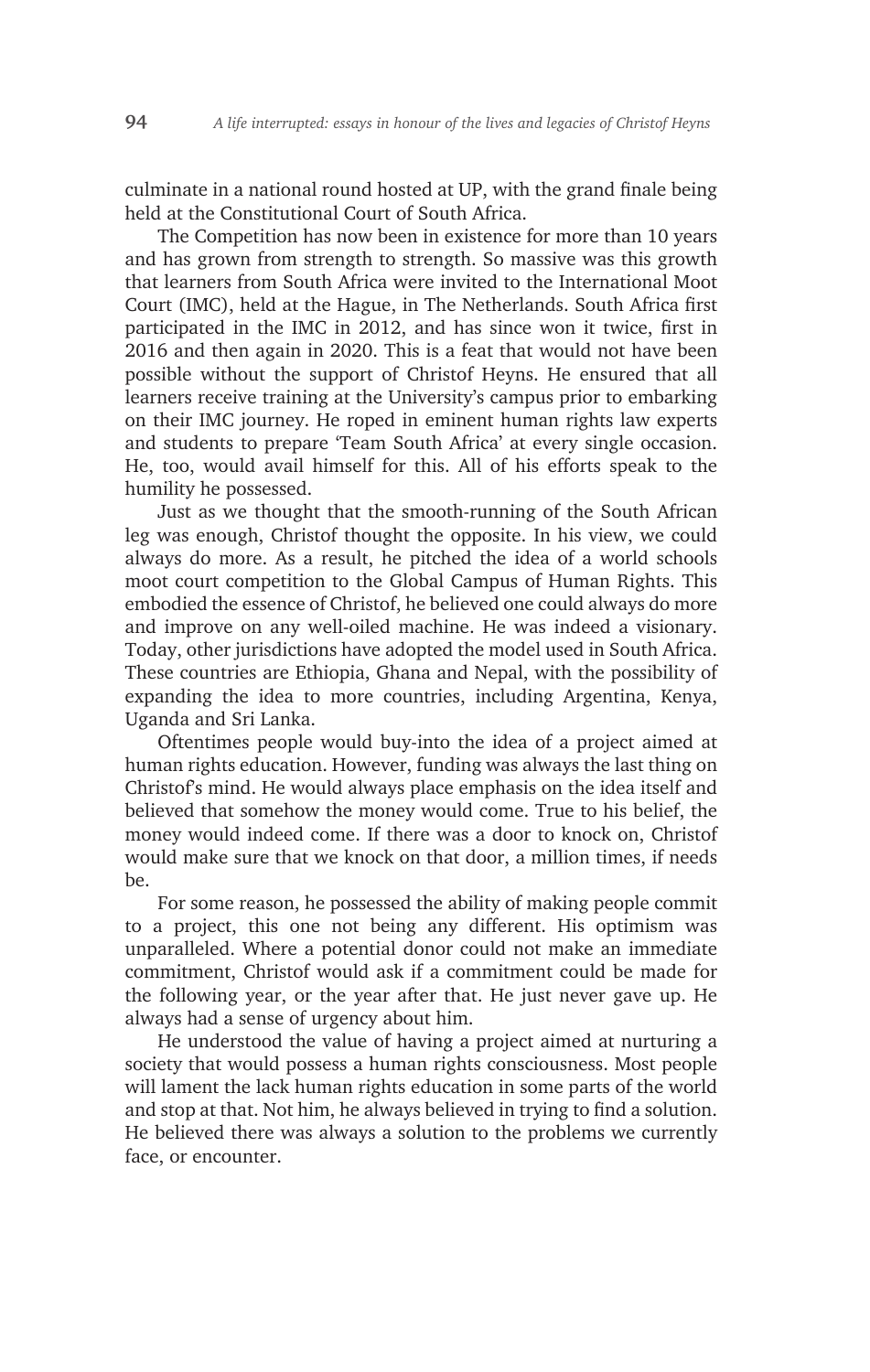It goes without saying that human rights education was something very close to Christof's heart, and he always made sure that those around him knew that. So magnificent was the impact of this project that some learners who have participated in the past are now young legal professionals. I do not believe that those who have gone on to become young legal scholars and, or professionals, would have done so without having encountered the Competition, and by extension, Christof. This bears testament to the impact that this competition has had in the past, and will no doubt continue to have in the future. More importantly, Christof always envisioned a project without him, something that would still expand without him. It was never about him, but about those who stood to benefit.

## **Jessup Moot**

Jessup is the world's largest moot court competition, with teams from roughly 700 law schools in 100 countries and jurisdictions across the world participating annually. While the African Moot mirrors the African Court, the Jessup simulates the proceedings before the International Court of Justice (ICJ), the judicial organ of the United Nations. Here, students engage a hypothetical international law dispute between countries, by preparing oral and written pleadings, arguing the position of both the applicant and respondent in the case.<sup>9</sup>

One consistent challenge that prospective participating African faculties have in common is a shortage of funding. Competing in the Jessup often requires sending a team to a National Qualifying Round, and potentially to the International Rounds hosted in Washington DC. Participating in these rounds is very costly. Indeed, the prohibitively expensive cost of participation is the key reason why African participation in the Jessup has been inconsistent, and on the decline, as more pressing funding needs arise for faculties.

At the University of Pretoria (UP), Christof became intimately involved in the Jessup Moot at a critical time when the Faculty, largely on account of a persistent lack of funding, was considering a de-escalation of its own participation in the Jessup Competition. This situation was exacerbated by the #feesmustfall demands on Faculty resources. In the years before, the Faculty's participation was often conditioned on students' ability to raise their own funds – a condition which, in Christof's mind, was prohibitive and unjust because it meant that poor students would not be able to participate on an equal basis.

Starting in 2016, Christof 'adopted' the Faculty's Jessup efforts, and took on the seemingly insurmountable responsibility of providing support to the Faculty's efforts to participate in the Jessup. (If you worked at the Faculty during this time, you will recall Christof's annual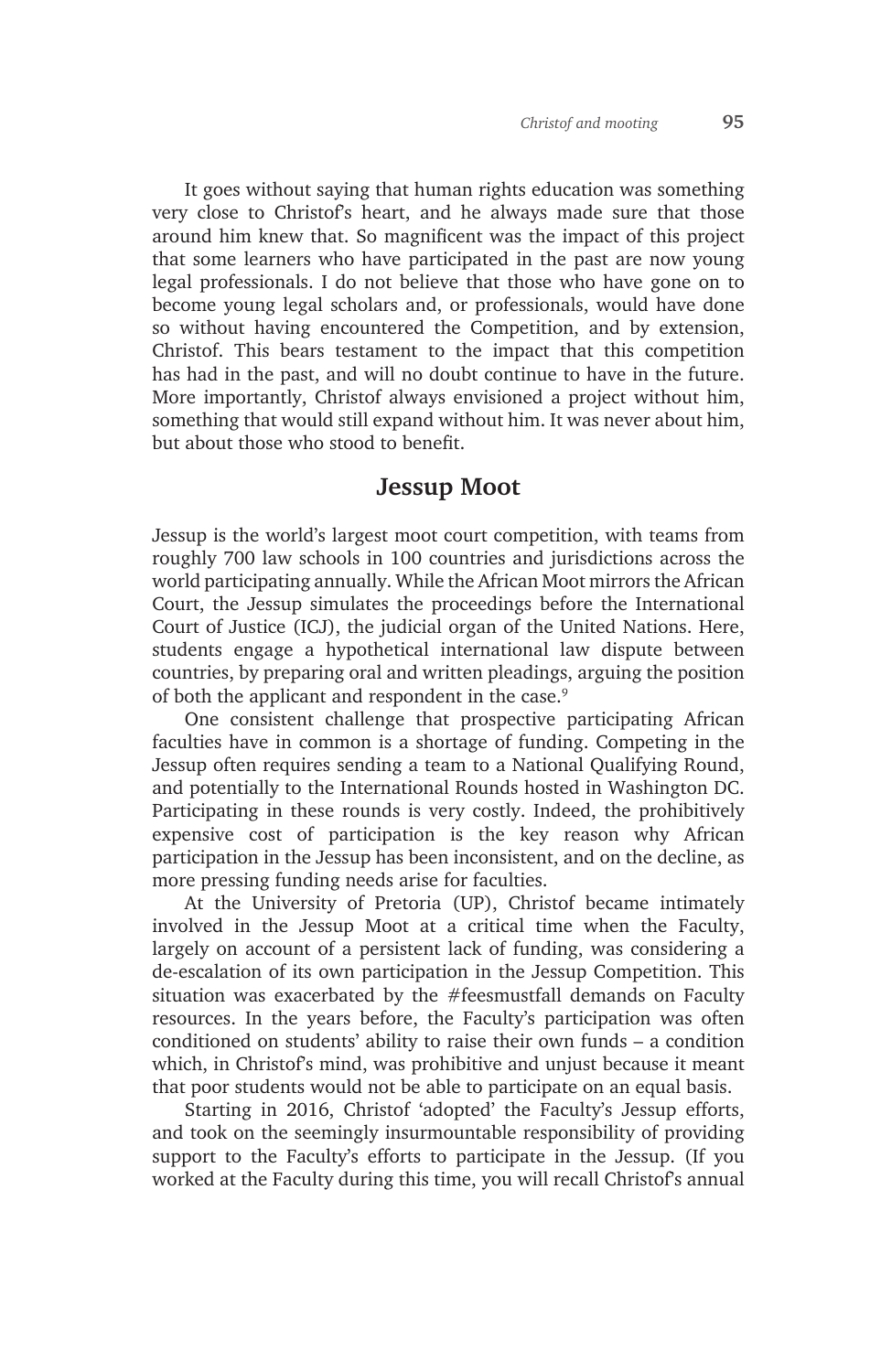email asking for more money for the Jessup.) Year after year, he opened his office, his home and at times, his own wallet, to provide institutional support to UP Jessup teams.

Through his office at ICLA, he created a home for the Jessup – a place where students could receive training, support, encouragement, and sometimes food. He often reminded teams that they, too, can perform as well as any 'Ivy League' school on the international stage. He often leveraged his international connections to get students some face time with international law experts. When these students performed well at the moot (and sometimes even when they did not perform so well) he would celebrate them, loudly and proudly, as a father would. It was on Christof's insistence that these teams are now recognised on a Jessup wall-of-fame on campus (Christof's ordered this in 2016), and on ICLA's website.10

When the Jessup dust settled (after the international rounds), Christof would speak to the participating teams about publishing their research, and about scholarships in international law, and about work opportunities they ought to consider. He connected them to the right people, he wrote reference letters for many of these students, found work for many, and encouraged them to in turn teach other young students the skills the Jessup had taught them. Christof managed to create a culture of excellence in moots at the Faculty. He empowered young African students to gain access to the international law community and worked to remove barriers to entry for many.

In his last years, Christof worked tirelessly to establish a more institutionalised Jessup experience for South African teams. Christof secured funding from the law firm White & Case for the South African National Qualifying Rounds, which in 2020 attracted a record number of law faculties in the 60-year history of the Jessup. Christof established a website for the South African Jessup experience to empower, inspire and connect local participants.<sup>11</sup> Christof had many more plans for the Jessup; in many ways his work here was interrupted. Yet to have achieved so much in such a short time perhaps best exemplifies Christof and his urgent sense of commitment to empowering and inspiring young people.

Cumulatively, these moots – largely the result of Christof's vision, leadership and industry – have left significant footprints on the globe, the continent and on many people. is so as. Long may his legacy live.

<sup>\*</sup> Director, Centre for Human Rights, UP.

Former participant in the African and Jessup Moot Court Competitions.

<sup>\*\*\*</sup> Reader in Law, Liverpool John Moores University; drafter of most of the World Moot hypothetical cases.

<sup>\*\*\*\*</sup> Former National Coordinator of the South African National Schools Moot Court Competition.